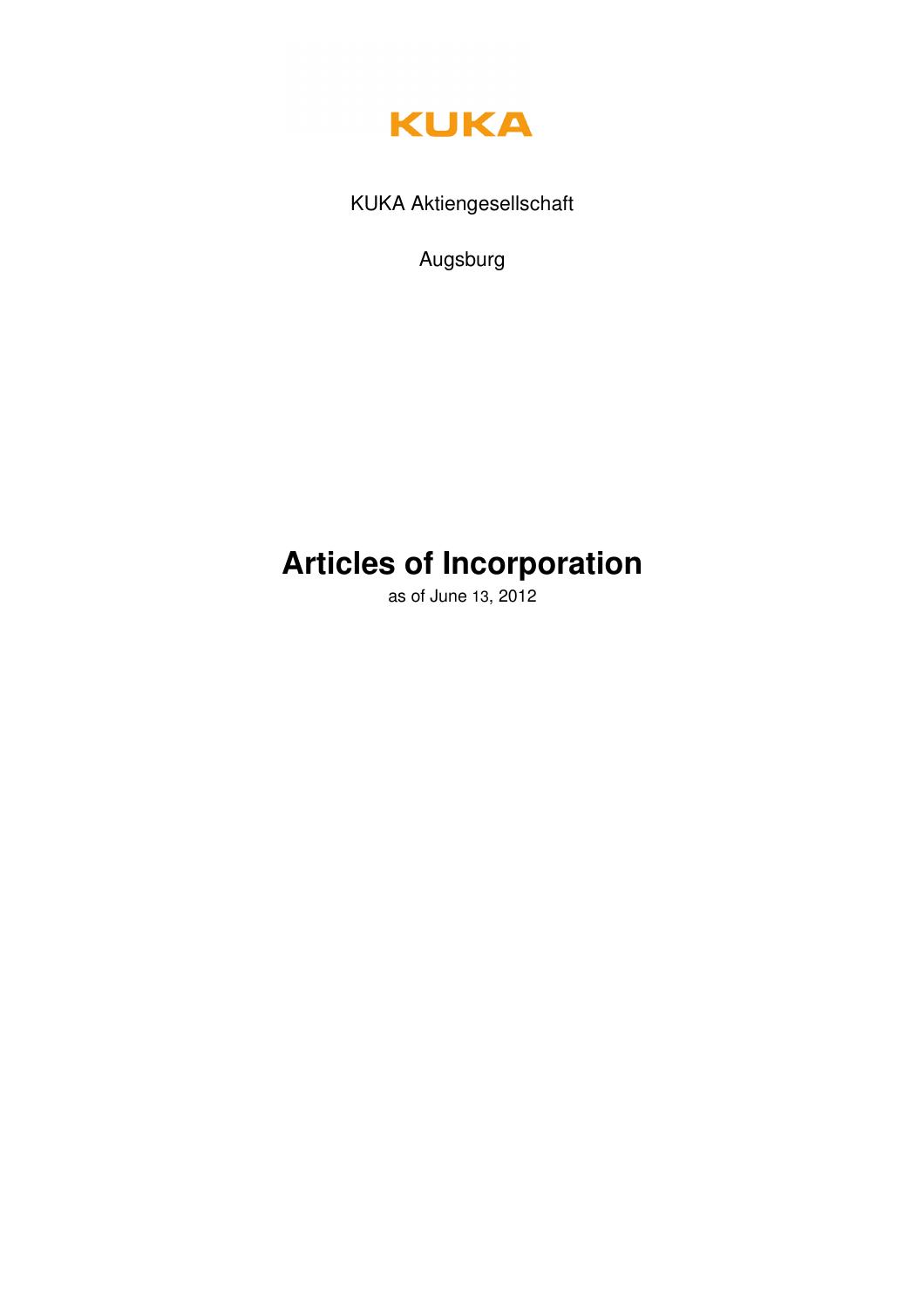# A. GENERAL PROVISIONS

# ARTICLE 1 - COMPANY NAME, REGISTERED OFFICE AND TERM OF INCORPORATION

(1) The stock corporation has the company name

#### **KUKA Aktiengesellschaft**

and its corporate seat is situated in Augsburg.

(2) The term of incorporation is not limited to a certain period of time.

# ARTICLE 2 - CORPORATE PURPOSE OF THE COMPANY

- (1) The company manages a group of companies in Germany and abroad, which primarily conduct business as follows:
	- Development, design, manufacture, sales and maintenance of industrial robots and robot-based products and applications, as well as other handling systems and trade in products in the aforementioned fields,
	- Development, planning, design, manufacture, construction, sales, operation and maintenance of systems, including industrial systems, machinery and tools used in assembly and manufacturing, as well as trade in products in the aforementioned fields,
	- Provision of all types of services, in particular in the field of property and building administration, data processing, human resources and leasing for commercial enterprises.
- (2) The company itself may also become active in the business fields described in paragraph 1. It is entitled to participate in all businesses and take any steps necessary in connection with the purpose of the company or that it deems beneficial; in this respect it is also authorized to found, purchase or acquire an interest in additional companies. The purpose of the company is further to acquire the necessary fixed assets and equipment to manufacture and sell and trade in the items described in paragraph 1. The company can integrate companies in which it holds an interest under a common management or restrict itself to the administration of such companies.

# ARTICLE 3 - NOTIFICATIONS

All notifications of the company shall be published in the electronic Federal Gazette (elektronischer Bundesanzeiger).

# B. SUBSCRIBED CAPITAL AND SHARES

# ARTICLE 4 - SUBSCRIBED CAPITAL

The subscribed capital of the company amounts to  $\epsilon$  88,180,120.60 and is divided into 33,915,431 non-par value shares (shares). Global share certificates are permissible. The shareholders do not have a claim to have their shares embodied in certificates.

(2) The shares are issued to the bearer.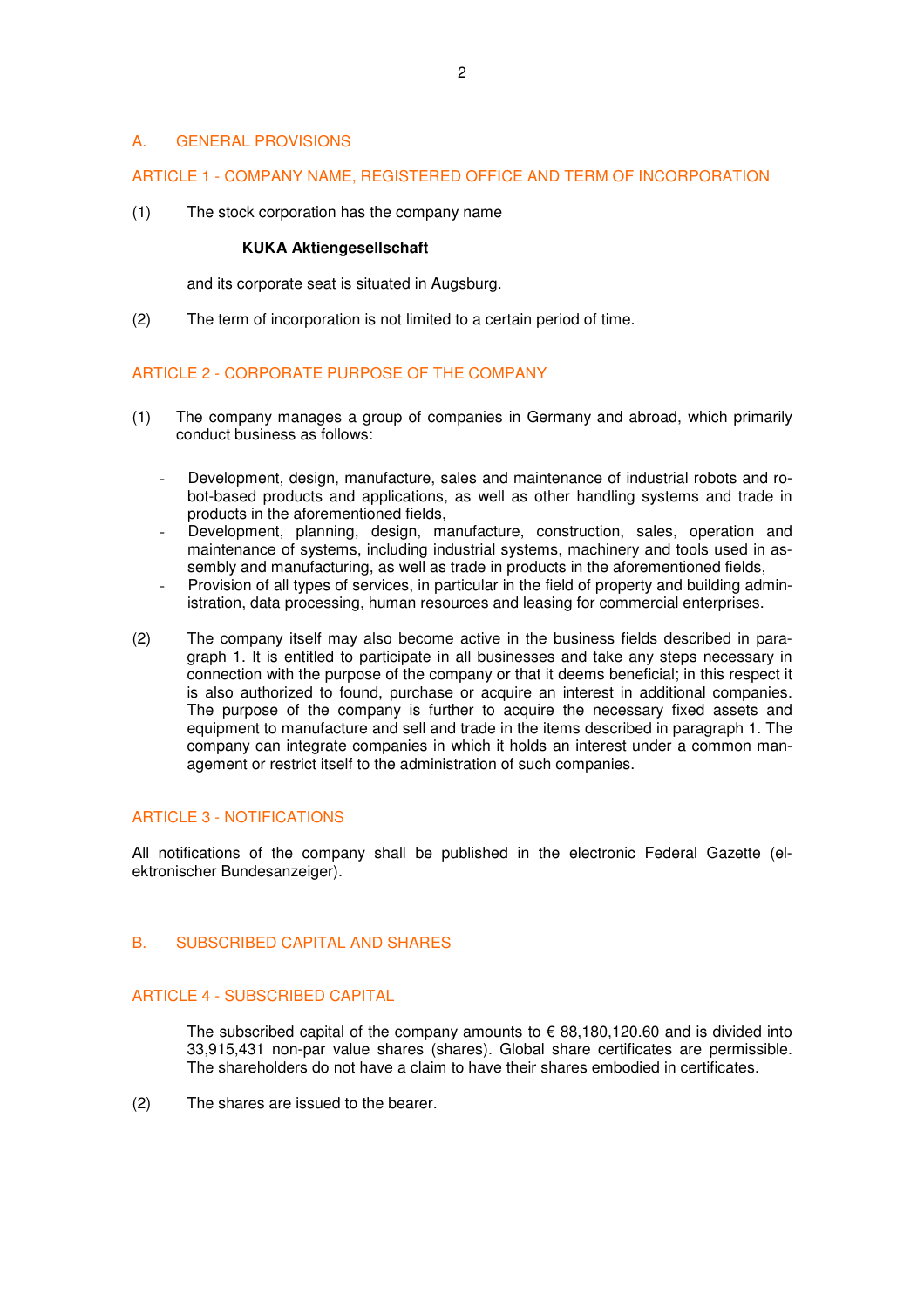- (3) In the case of the issuance of new shares, the commencement of the participation in profits may be determined in derogation of Section 60 para. 2 of the German Stock Corporation Act (Aktiengesetz - AktG).
- (4) The Executive Board, with the approval of the Supervisory Board, shall determine the form of the share certificates and of the dividend and renewal coupons.
- (5) Subject to approval by the Supervisory Board, the Executive Board is hereby authorized to increase the Company's share capital once or several times on or before 25 May 2016 by up to EUR 44,090,059.00 by issuing new shares (Authorized Capital 2011). In this respect, the shareholders shall be granted subscription rights. However, the Executive Board shall be authorized, subject to approval by the Supervisory Board, to exclude fractional amounts from shareholder subscription rights and to exclude shareholder subscription rights if a capital increase in exchange for contributions in kind takes place for the purpose of acquiring companies or parts of companies or interests in companies or other assets (including third-party claims against the Company). Subject to approval by the Supervisory Board, the Executive Board shall be further authorized to exclude shareholder subscription rights in the event of Authorized Capital 2011 being used once or several times in exchange for cash contributions in an amount not exceeding 10 per cent of the existing share capital at the time this authorization comes into effect and - if this value is lower - at the time this authorization is exercised, in order to issue the new shares at a price that is not significantly lower than the price of the Company's shares already quoted on the stock exchange at the time the new share issue price is finalized. Shares sold as a result of, and during the term of, the authorization granted at the Annual General Meeting of 29 April 2010 in accordance with section 71, paragraph 1, no. 8, sentence 5 AktG in conjunction with section 186, paragraph 3, sentence 4 AktG shall count towards the aforementioned 10% threshold. Furthermore, this 10% threshold shall also include shares issued for the purpose of servicing warrant or convertible bonds, participation rights or participating bonds or a combination of these instruments, provided that these instruments were issued as a result of, and during the term of, the authorization granted at the Annual General Meeting of 29 April 2010 in accordance with the appropriate application of section 186, paragraph 3, sentence 4 AktG.

 With respect to above mentioned authorization, the Executive Board, subject to the approval of the Supervisory Board, shall only be authorized to exclude shareholder subscription rights in an amount not exceeding 30 % of the existing share capital at the time this authorization comes into effect and  $-$  if this value is lower  $-$  at the time this authorization is exercised.

The Executive Board shall be authorized, subject to approval by the Supervisory Board, to stipulate other details regarding the capital increase and its execution, in particular with regard to share rights and the terms and conditions relating to the issuance of shares.

(6) Share capital is conditionally increased by up to EUR 18,200,000.00, divided into up to 7,000,000 bearer shares (Conditional Capital). The conditional capital increase will only be carried out to the extent that holders or creditors of option or conversion rights or conversion or option obligations exercise their option or conversion rights in exchange for cash for options and or convertible bonds, participation rights or income bonds (or a combination of these instruments), issued or guaranteed by KUKA Aktiengesellschaft or a dependent Group company of KUKA Aktiengesellschaft as a result of the authorization granted to the Executive Board by shareholders at the Annual General Meeting of April 29, 2010 until April 28, 2015, or, to the extent they were obliged to exercise their conversion or option rights, fulfill their conversion or option obligations, or to the extent that KUKA Aktiengesellschaft exercises its option to wholly or partially grant shares of KUKA Aktiengesellschaft instead of paying the monies due, provided no cash settlement or treasury shares or shares of another listed company are used to service the bonds. Furthermore, new shares are issued according to the conditions of the afore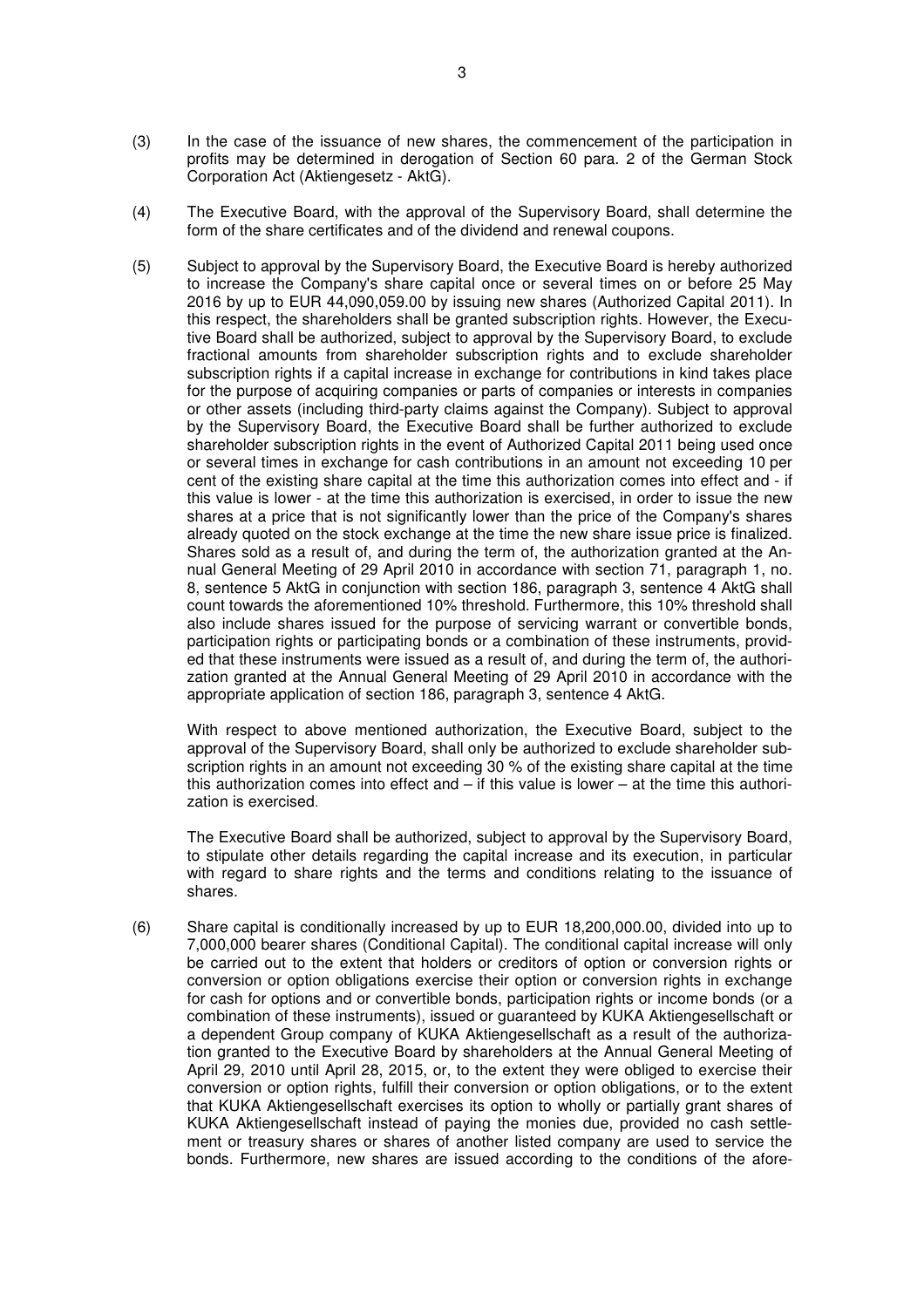mentioned authorization resolution at the option or conversion price to be determined respectively. The new shares participate in the profits as of the beginning of the financial year in which they are issued. The Executive Board is authorized, subject to approval by the Supervisory Board, to define the further details of execution of the conditional capital increase.

## C. CONSTITUTION AND MANAGEMENT OF THE COMPANY

# ARTICLE 5 - CORPORATE BODIES

The company's corporate bodies are:

- 1. The Executive Board
- 2. The Supervisory Board,
- 3. The Annual General Meeting of Shareholders

# I. EXECUTIVE BOARD

## ARTICLE 6 - COMPOSITION OF THE EXECUTIVE BOARD

- (1) The Executive Board shall comprise at least two persons. It is permissible to appoint deputy members of the Executive Board who have the same rights as the regular members of the Executive Board with regard to the representation of the company vis-à-vis third parties.
- (2) The determination of the number of members and the appointment of the regular and deputy members of the Executive Board, the conclusion of the employment contracts and the revocation of the appointment are made by the Supervisory Board, as is the appointment of a member of the Executive Board as Chairman of the Executive Board and, as the case may be, of other members of the Executive Board as Deputy Chairmen of the Executive Board.

# ARTICLE 7 - RULES OF PROCEDURE AND RESOLUTIONS OF THE EXECUTIVE BOARD

- (1) The Executive Board unanimously lays down rules of procedure for itself and provides for the allocation of responsibilities taking into account the employment contracts of the members of the Executive Board.
- (2) The resolutions of the Executive Board shall be adopted with majority of the votes cast. In the case of a parity of votes, the vote of the Chairman of the Executive Board, if he is unavailable the vote of the Deputy Chairman of the Executive Board, if applicable, shall be decisive. If several Deputy Chairmen of the Executive Board have been appointed, it shall first be the vote of the First Deputy Chairman and, if he is unavailable, the vote of the Second Deputy Chairman of the Executive Board which is decisive.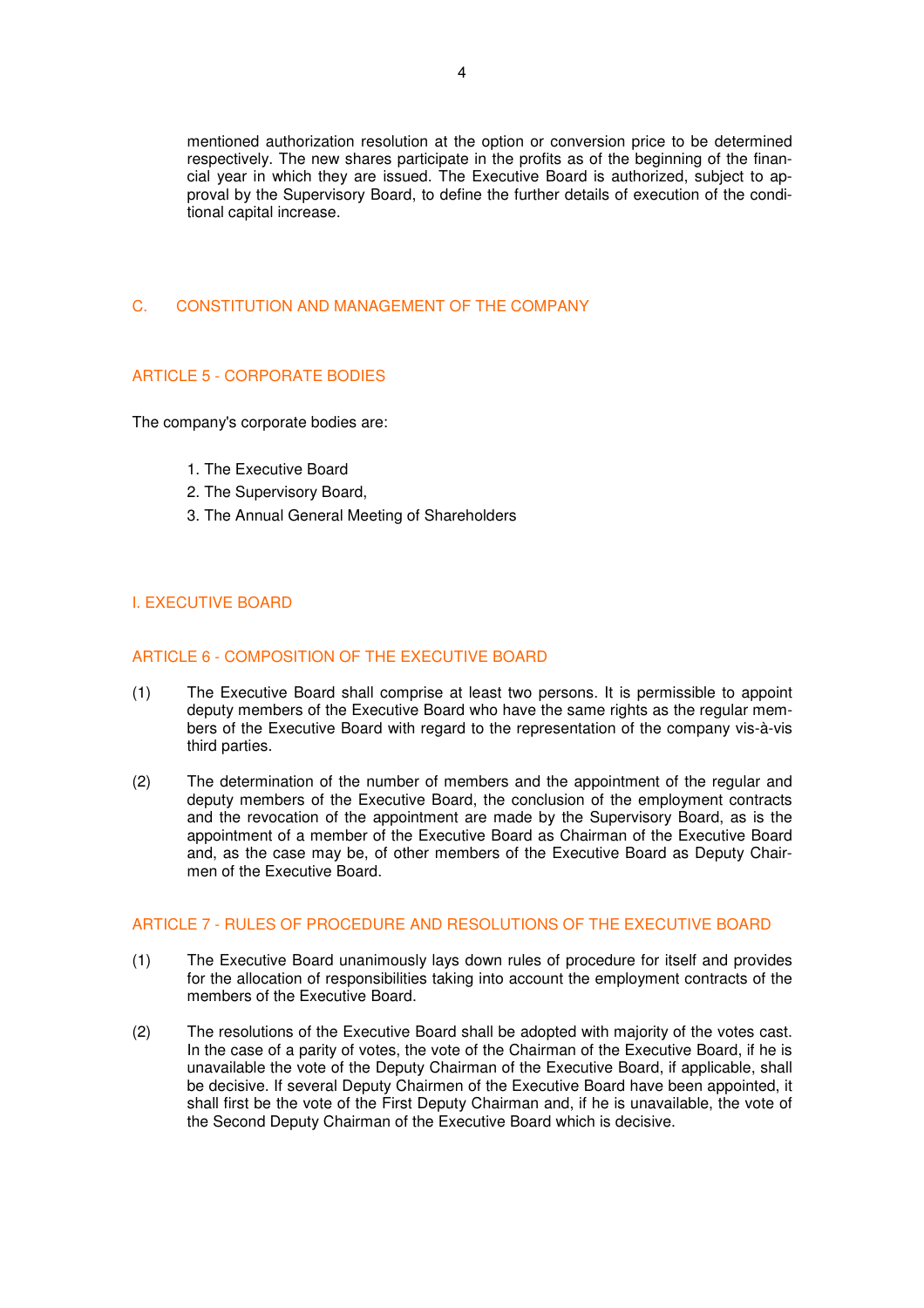## ARTICLE 8 - LEGAL REPRESENTATION OF THE COMPANY

The company shall be legally represented by two Executive Board members or by one Executive Board member jointly with an authorized signatory (Prokurist).

# ARTICLE 9 - RESTRICTION OF THE MANAGEMENT AUTHORITY OF THE EXECUTIVE BOARD

The Executive Board is under an obligation toward the company to observe the restrictions which have been determined by the Articles of Incorporation or the Supervisory Board in respect of the scope of the authority for the management of the company or which result from a resolution of the Annual General Meeting of Shareholders pursuant to Section 119 AktG.

## II. SUPERVISORY BOARD

#### ARTICLE 10 - COMPOSITION OF THE SUPERVISORY BOARD

- (1) The Supervisory Board shall comprise twelve members, namely six members who are appointed by the Annual General Meeting and six members who are appointed in accordance with the Co-Determination Act (Mitbestimmungsgesetz).
- (2) Provided the Annual General Meeting at the election does not stipulate a shorter term for individual members to be appointed by it or for the entire Supervisory Board, the members of the Supervisory Board are appointed for a term until the close of the General Meeting which resolves on the ratification of actions for the fourth financial year after the term of office commenced. The financial year in which the term of office commences is not included.
- (3) Substitute members may be appointed for the Supervisory Board members of the shareholders who replace Supervisory Board members of the shareholders retiring early from the Board in an order stipulated at the time of their appointment.
- (4) If a Supervisory Board member is appointed to replace a retiring member, then his term of office shall last for the remainder of the term of office of the retiring member. If a substitute member replaces the retiring member, then his term of office shall expire at the close of the Annual General Meeting in which a new election takes place, however, at the latest upon expiry of the term of office of the retiring Supervisory Board member. The appointment of substitute members of the employees' representatives on the Supervisory Board is governed by the Co-Determination Act.
- (5) Every member of the Supervisory Board shall be entitled to resign from office at any time without giving reasons therefor.

# ARTICLE 11 - RESPONSIBILITIES AND RIGHTS OF THE SUPERVISORY BOARD

- (1) The Supervisory Board shall have all responsibilities and rights which are assigned to it by statutory law, the Articles of Incorporation or in any other way.
- (2) The Supervisory Board is entitled to convene the Annual General Meeting.
- (3) The Supervisory Board is authorized to make amendments to the Articles of Incorporation which only concern their wording.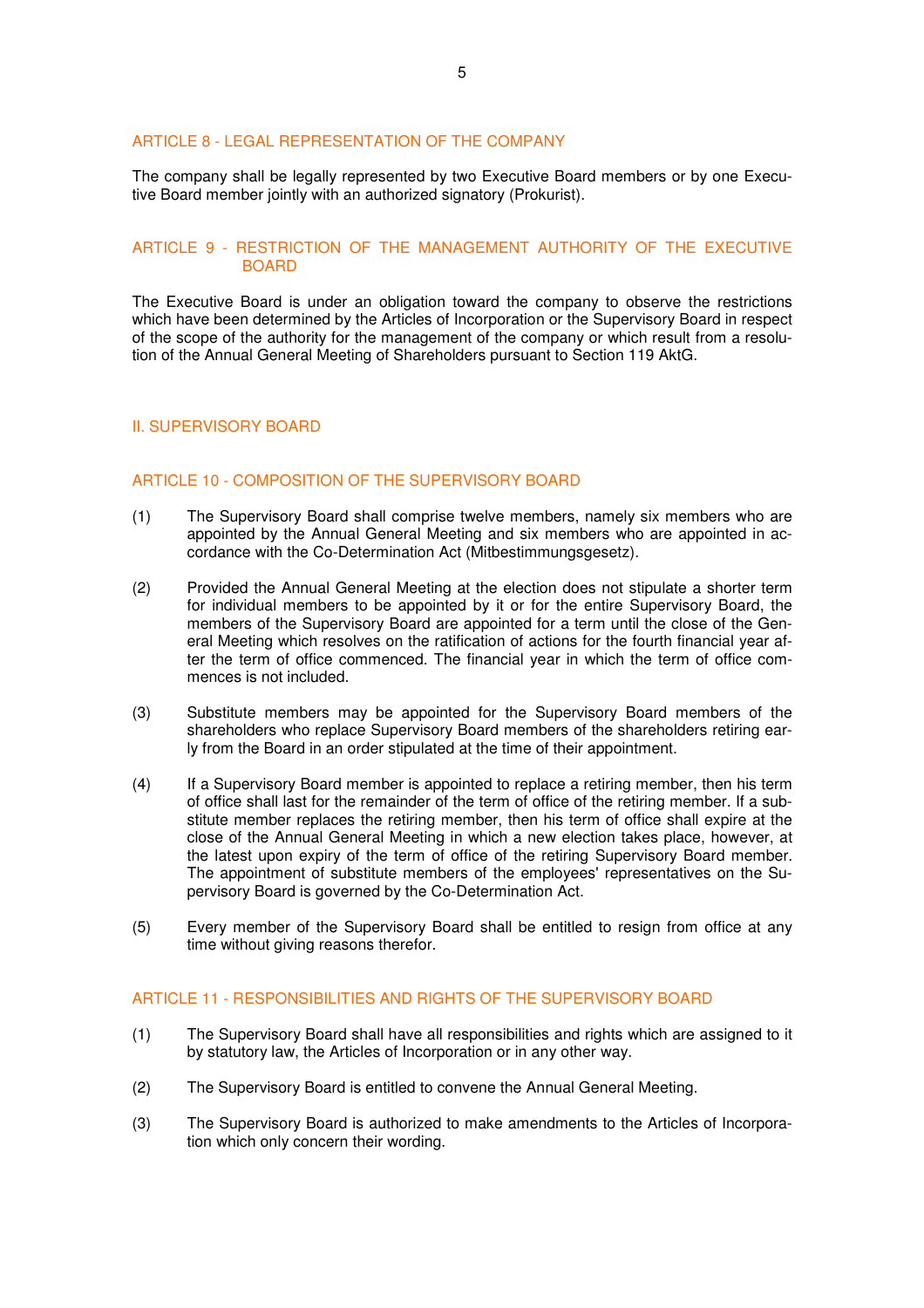- (4) The Executive Board shall require the consent of the Supervisory Board for all kinds of transactions which are subject to the consent of the Supervisory Board according to statutory law or the Articles of Incorporation or pursuant to a resolution of the Supervisory Board.
- (5) The Executive Board shall report to the Supervisory Board continuously to the extent defined by statutory law. In addition, the Supervisory Board may at any time request a report about affairs of the company, about its legal and business relationships with affiliated companies and about business transactions at these companies which could have a significant impact on the situation of the company.
- (6) The Supervisory Board is entitled at any time to monitor the entire business administration by the Executive Board and, in this regard, to inspect all books and records of the company and examine its assets.

# ARTICLE 12 - CHAIRMAN OF THE SUPERVISORY BOARD

- (1) The Supervisory Board elects a Chairman and at least one Deputy Chairman from among its members. The election is made, in each case, for the term of office of these appointed Supervisory Board members. If one of the latter ceases to be a member of the Supervisory Board during his term of office, a new election to replace such a member shall be held without undue delay.
- (2) If the Chairman and his Deputies are unavailable to fulfill their responsibilities, the oldest member of the Supervisory Board in terms of age shall assume these responsibilities for the time of unavailability.

# ARTICLE 13 - DECLARATIONS OF INTENT OF THE SUPERVISORY BOARD

- (1) Declarations of intent of the Supervisory Board and its committees are made on behalf of the Supervisory Board by the Chairman or, if he is unavailable, by his Deputies.
- (2) The Chairman or, if he is unavailable, his Deputies are the permanent representative of the Supervisory Board vis-à-vis third parties, particularly vis-à-vis courts and public authorities as well as vis-à-vis the Executive Board.

## ARTICLE 14 - RULES OF PROCEDURE, COMMITTEES, ADVISORY COUNCILS

- (1) The Supervisory Board lays down rules of procedures for itself.
- (2) The Supervisory Board forms a committee according to Section 27 para. 3 Co-Determination Act. The Supervisory Board may form other committees from among its members and determine their responsibilities and rights. To the extent legally permissible, the authority to take decisions may also be transferred to the committees.
- (3) If the Chairman of the Supervisory Board is a member of a committee which is composed of the same number of Supervisory Board members of the shareholders and employees and if a voting in the committee results in a parity of votes, then at a new ballot concerning the same matter the Chairman shall have two votes if the new ballot also results in a parity of votes. Section 108 para. 3 AktG shall apply also to the casting of the second vote.
- (4) The Supervisory Board and the committees may use the assistance of experts for the fulfillment of their duties. They may invite experts and informants to their meetings.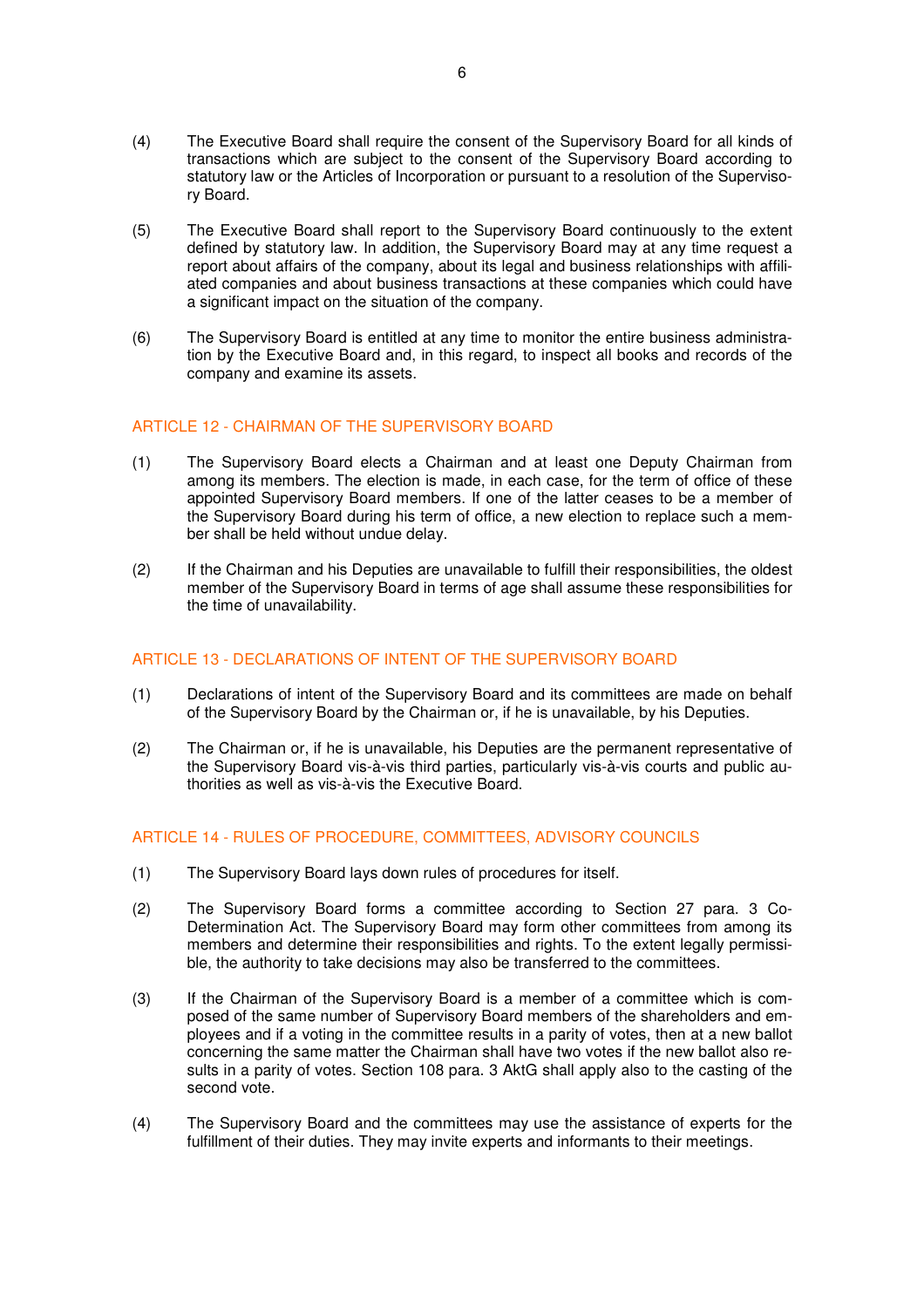- (5) To the extent legally permissible, the provision in Article 13 para. 2 of the Articles of Incorporation shall apply accordingly to committees.
- (6) For specific purposes, the Supervisory Board may establish advisory councils whose members do not have to belong to the Supervisory Board. It may lay down rules of procedures for such advisory councils and, if applicable, determine the remuneration of their members.

# ARTICLE 15 - MEETINGS OF THE SUPERVISORY BOARD, RESOLUTIONS

- (1) Supervisory Board meetings shall be convened by the chairman or, in the event of his absence, his deputy. Such convening may be effected in writing, by telephone, by telefax or by use of any other customary forms of communication (e.g. email). The invitation shall be given in compliance with a notice period of two weeks and shall include all the individual items on the agenda. In urgent cases, this notice period for convening meetings may be shortened.
- (2) The Chairman of the Supervisory Board may postpone a convened meeting for important reasons.
- (3) The Chairman of the Supervisory Board or, if he is unavailable, his Deputies shall have the chair.
- (4) The Supervisory Board shall constitute a quorum if all members have been invited under their last known address and if at least half of the total number of members of which it comprises participate in the passing of a resolution. The passing of a resolution on an item on the agenda which was not included in the invitation is only permissible if no member of the Supervisory Board present objects to the passing of the resolution and at least two thirds of the members are present.
- (5) Resolutions of the Supervisory Board shall be adopted by simple majority of the votes cast unless required otherwise by statutory law. This also applies to elections. The form of voting is determined by the Chairman. If, however, a member of the Supervisory Board applies for a secret vote, then the voting shall be in secret.
- (6) If a vote results in a parity of votes, a new discussion shall only take place if the majority of the Supervisory Board so resolves. Otherwise, a new vote shall take place without undue delay. If this new vote on the same issue also results in a parity of votes, the Chairman of the Supervisory Board shall have two votes.
- (7) An absent Supervisory Board member may have his written vote delivered by another Supervisory Board member. This also applies to the submission of the second vote of the Chairman of the Supervisory Board.
- (8) If no equal numbers of shareholder representatives and of employee representatives on the Supervisory Board take part in the passing of a resolution, the voting about a subject of discussion is, upon motion of at least two Supervisory Board members, to be postponed for a maximum of four weeks. A renewed postponement of the same subject of discussion is not permissible.
- (9) In exceptional individual cases, resolutions may be passed in writing, by telephone, by telefax or by use of any other customary forms of communication (e.g. email), or individual members of the Supervisory Board may take part in meetings by using customary forms of communication.
- (10) The invalidity of a resolution of the Supervisory Board may only be asserted by means of a lawsuit lodged within one month after knowledge was obtained of the resolution.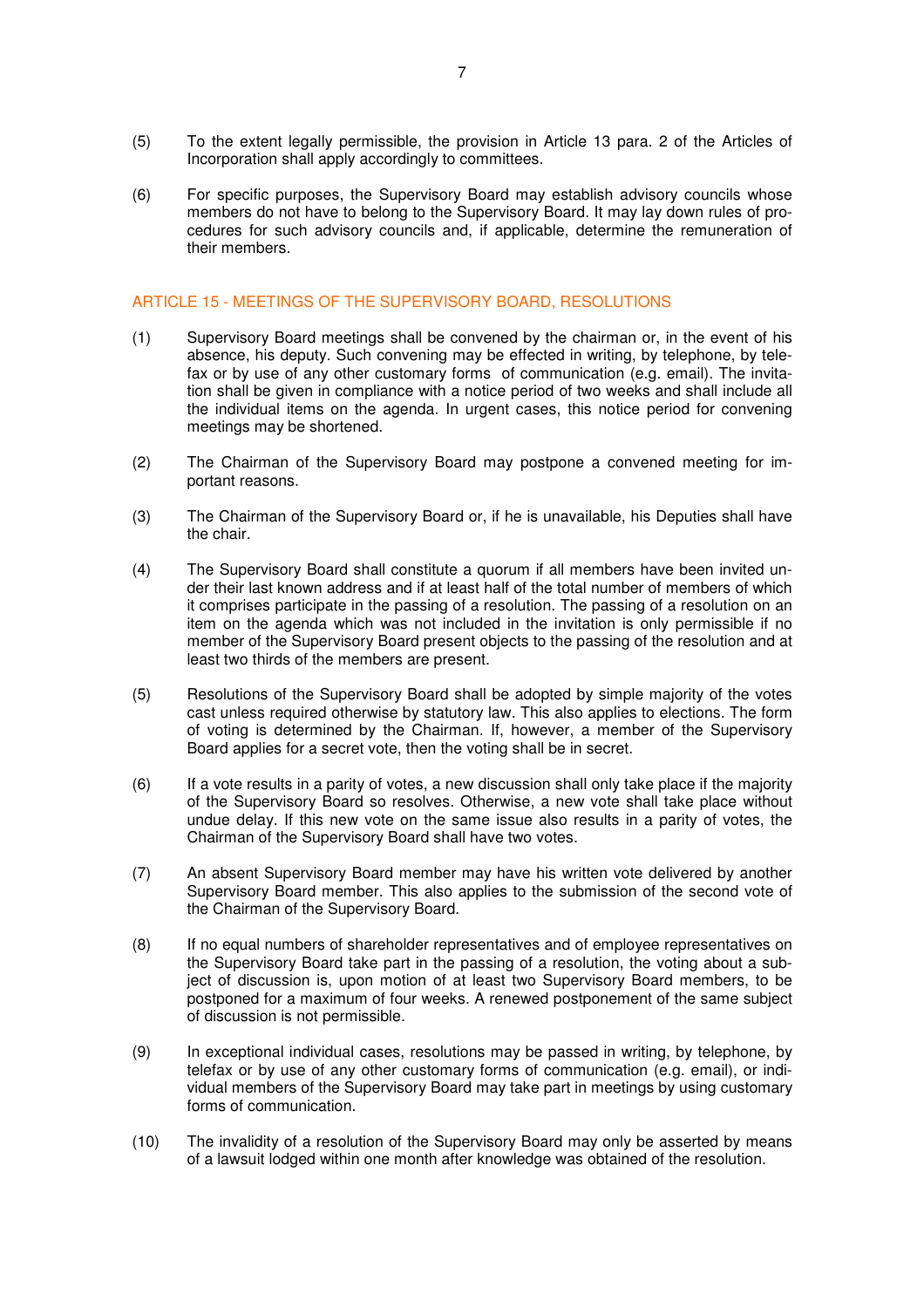#### ARTICLE 16 - MINUTES

Minutes shall be made regarding all meetings of the Supervisory Board and all resolutions passed by the Supervisory Board and shall be signed by the chairman who presided over the respective meeting or over the respective resolution passed. This shall apply correspondingly to meetings of the respective committees of the Supervisory Board.

# ARTICLE 17 - REMUNERATION OF THE SUPERVISORY BOARD

- (1) Each Supervisory Board member shall receive a fixed remuneration in addition to the reimbursement of his expenses. This fixed remuneration amounts to EUR 30,000.00. It is payable after the conclusion of the financial year.
- (2) The Chairman of the Supervisory board shall receive four times the remuneration; Deputies of the Chairman shall receive twice the amount. For the chairmanship of the Annual General Meeting in the case of Article 21 para. 1 sentence 2 and para. 2 of the Articles of Incorporation and also for the membership in one or several committees which are established not only on a temporary basis, the Supervisory Board members shall receive an additional remuneration in the amount of the annual remuneration pursuant to para. 1; the Chairman of a committee shall receive a maximum of one and a half times of the annual remuneration even if he is the Chairman of more than one committee or a member in a committee. Sentence 2 shall not apply with regard to the committee pursuant to Section 27 para. 3 Co-Determination Act.
- (3) The members of the Supervisory Board shall be reimbursed for all their reasonable costs and expenses in connection with taking part in meetings of the Supervisory Board and/or its committees or shall be granted a flat-rate expenses allowance amounting to EUR 450.00.
- 4) Additionally, the Company shall reimburse the Supervisory Board members for any value-added tax applied to their remuneration and to the reimbursement of their costs and expenses.

# III. ANNUAL GENERAL MEETING OF SHAREHOLDERS

## ARTICLE 18 - CONVENING THE ANNUAL GENERAL MEETING

- (1) The Annual General Meeting shall be held at the registered office of the company, at the registered office of a branch or subsidiary of the company or at the place of a German stock exchange in the Federal Republic of Germany. In case that difficulties are encountered with regard to the holding of the Annual General Meeting at these venues, the Executive Board or the Supervisory Board may convene the General Meeting at a different venue. The venue of the Annual General Meeting is to be stated in the invitation.
- (2) The Annual General Meeting is to be convened by the Executive Board or the Supervisory Board.
- (3) The Ordinary Annual General Meeting of Shareholders shall be held within the first eight months of every financial year. Extraordinary General Meetings may be convened as often as it is deemed necessary in the interest of the company.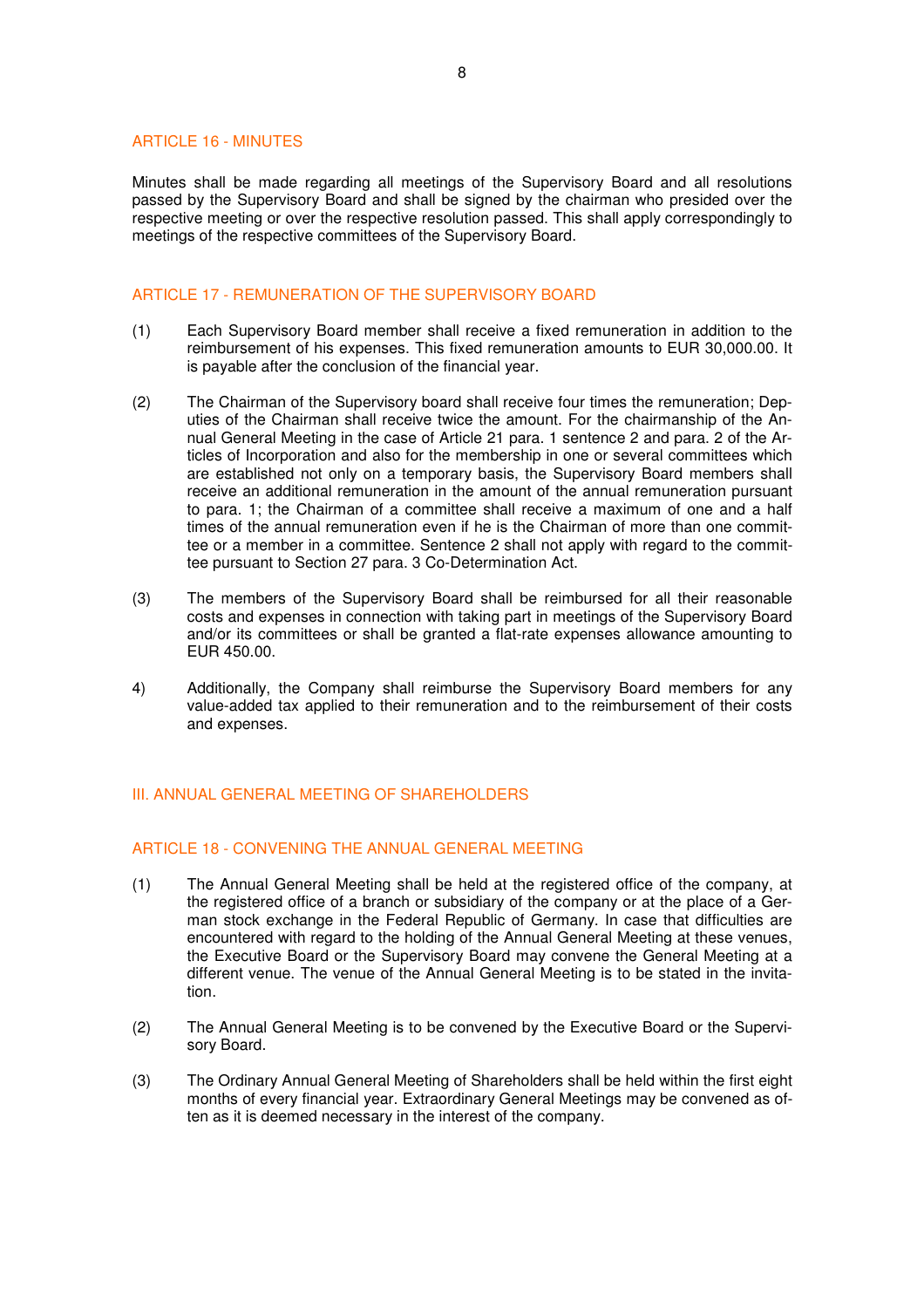(4) The Annual General Meeting shall be called in accordance with the legally required deadline.

# ARTICLE 19 - ANNUAL GENERAL MEETING REGISTRATION, PROOF OF ELIGIBILITY

- (1) Only shareholders who register in advance are entitled to participate in the Annual General Meeting and exercise their voting rights. The registration must be received by the company in text form at the address provided in the notice of meeting at least six days prior to the day of the meeting. In the event the Executive Board calls the meeting, it is authorized to stipulate a shorter deadline measured in days. In the event the Supervisory Board calls the meeting, it is also authorized to stipulate a shorter deadline measured in days. The day of the meeting and the day of receipt of the registration shall not be included when calculating the number of days to the deadline.
- (2) Furthermore, in order to be eligible to participate in the Annual General Meeting and exercise their voting rights, the respective shareholders of the company must provide proof of their shareholdings by way of a special confirmation in text form in English or German provided by the financial institution holding the shareholders' certificates. Such proof of eligibility shall refer to the twenty-first day before the meeting. The proof of eligibility must be received by the company at the address provided in the notice of meeting at least six days prior to the meeting. In the event the Executive Board calls the meeting, it is authorized to stipulate a shorter deadline measured in days. In the event the Supervisory Board calls the meeting, it is also authorized to stipulate a shorter deadline measured in days. The day of the meeting and the day of receipt of the proof of eligibility shall not be included when calculating the number of days to the deadline. For the purpose of attendance at the Annual General Meeting and the exercise of voting rights, only those who have provided such proof shall be deemed shareholders of the Company.

## ARTICLE 20 - VOTING RIGHTS

- (1) Each share grants one vote.
- (2) The voting right may be exercised through proxies. The power of attorney, its cancellation and proof of the authorization vis-à-vis the company must be in text form.
- (3) As long as share certificates have not been issued, the requirements for exercising the voting rights by the shareholders at the Annual General Meeting shall be defined in the invitation to the Annual General Meeting.

# ARTICLE 21 - CHAIRMANSHIP AT THE ANNUAL GENERAL MEETING

- (1) The Chairman of the Supervisory Board shall chair the Annual General Meeting. In case he is unavailable, he shall determine another Supervisory Board member who assumes this task.
- (2) If the Chairman is unavailable and has not appointed another person as his Deputy, the Annual General Meeting shall be chaired by a Supervisory Board member elected by the shareholder representatives on the Supervisory Board.
- (3) The Chairman shall chair the discussions and determine the order of the items to be discussed as well as the manner of voting. The result of the voting can be established in accordance with the subtraction method by way of subtracting the yes or no votes and abstentions from the total number of votes to which the eligible shareholders are entitled.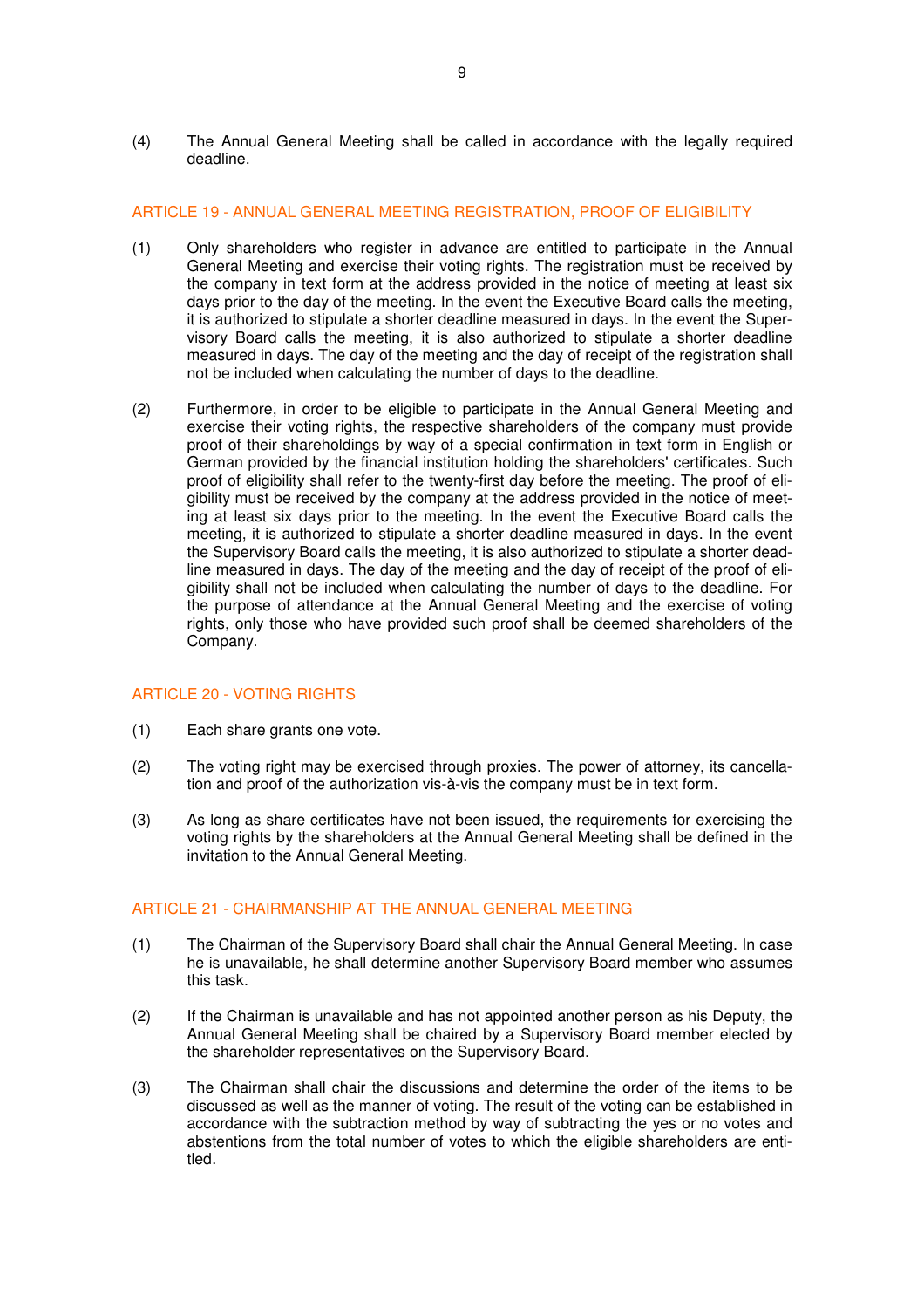# ARTICLE 22 - RESOLUTIONS OF THE ANNUAL GENERAL MEETING

- (1) The resolutions of the Annual General Meeting shall require the simple majority of the votes cast unless required otherwise by mandatory statutory law. Where statutory law requires a majority of the subscribed capital represented at the passing of the resolution, the simple majority of the subscribed capital represented shall be sufficient, unless a larger majority is stipulated by mandatory statutory law.
- (2) If the voting results in a parity of votes, with the exception of elections, a motion shall be deemed rejected.
- (3) In the event that in an election the simple majority of votes cast is not achieved in the first ballot, a second ballot shall take place between the two persons who have received the highest number of votes. In the case of an equal number of votes in the second ballot, the decision shall be made by drawing lots.

## ARTICLE 23 - MINUTES OF THE ANNUAL GENERAL MEETING

- (1) With regard to the discussions at the Annual General Meeting, minutes shall be recorded by a notary public which shall be signed by the notary and the Chairman.
- (2) The minutes, to which the evidentiary documents relating to the convening of the Annual General Meeting shall be enclosed as attachment if they are not recorded with their content in the minutes, shall have full evidentiary force both among the shareholders and in relation to their proxies.
- (3) The powers of attorney do not have to be attached to the minutes.

# D. ANNUAL FINANCIAL STATEMENTS AND APPROPRIATION OF BALANCE SHEET **PROFITS**

#### ARTICLE 24 - FINANCIAL YEAR, ANNUAL FINANCIAL STATEMENTS, MANAGEMENT RE-PORT AND ANNUAL REPORT RATIFICATION OF THE ACTIONS OF EXEC-UTIVE BOARD AND SUPERVISORY BOARD

- (1) The financial year shall be the calendar year.
- (2) The Executive Board shall prepare the annual financial statements, the management report, the annual report as well as the consolidated financial statements and the Group management report for the concluded financial year and submit them to the auditors within the first three months of each financial year. The annual financial statements, the management report, the annual report as well as the consolidated financial statements and the Group management report together with the proposal for the resolution of the Annual General Meeting on the appropriation of the balance sheet profits shall be submitted to the Supervisory Board without undue delay after their preparation.
- (3) From the time of the convening of the Annual General Meeting, the annual financial statements, the management report, the annual report, the consolidated financial statements, the Group management report, the report of the Supervisory Board and the proposal of the Executive Board for the appropriation of the balance sheet profits shall be made available in the offices of the company for inspection by the shareholders.